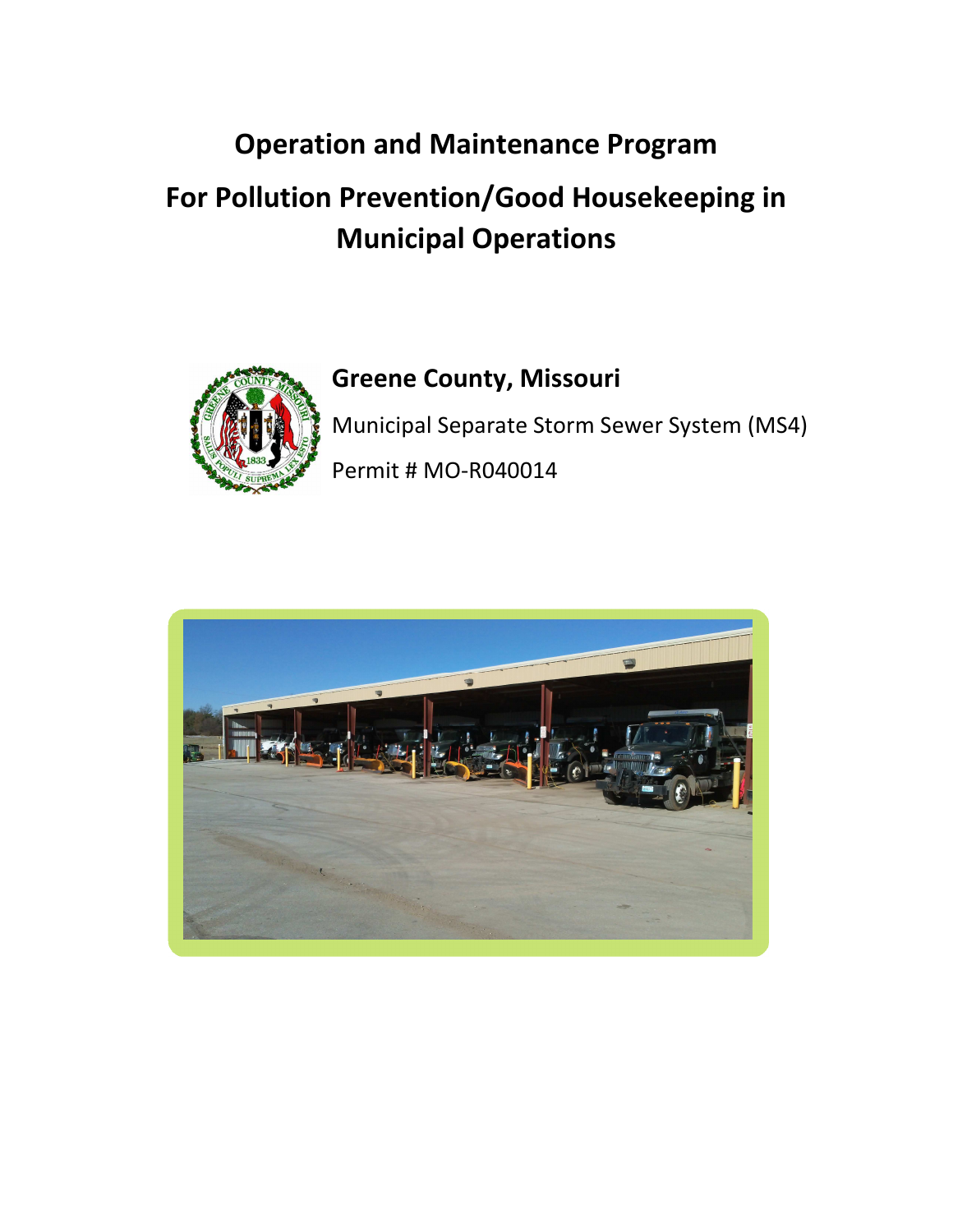#### **TABLE OF CONTENTS**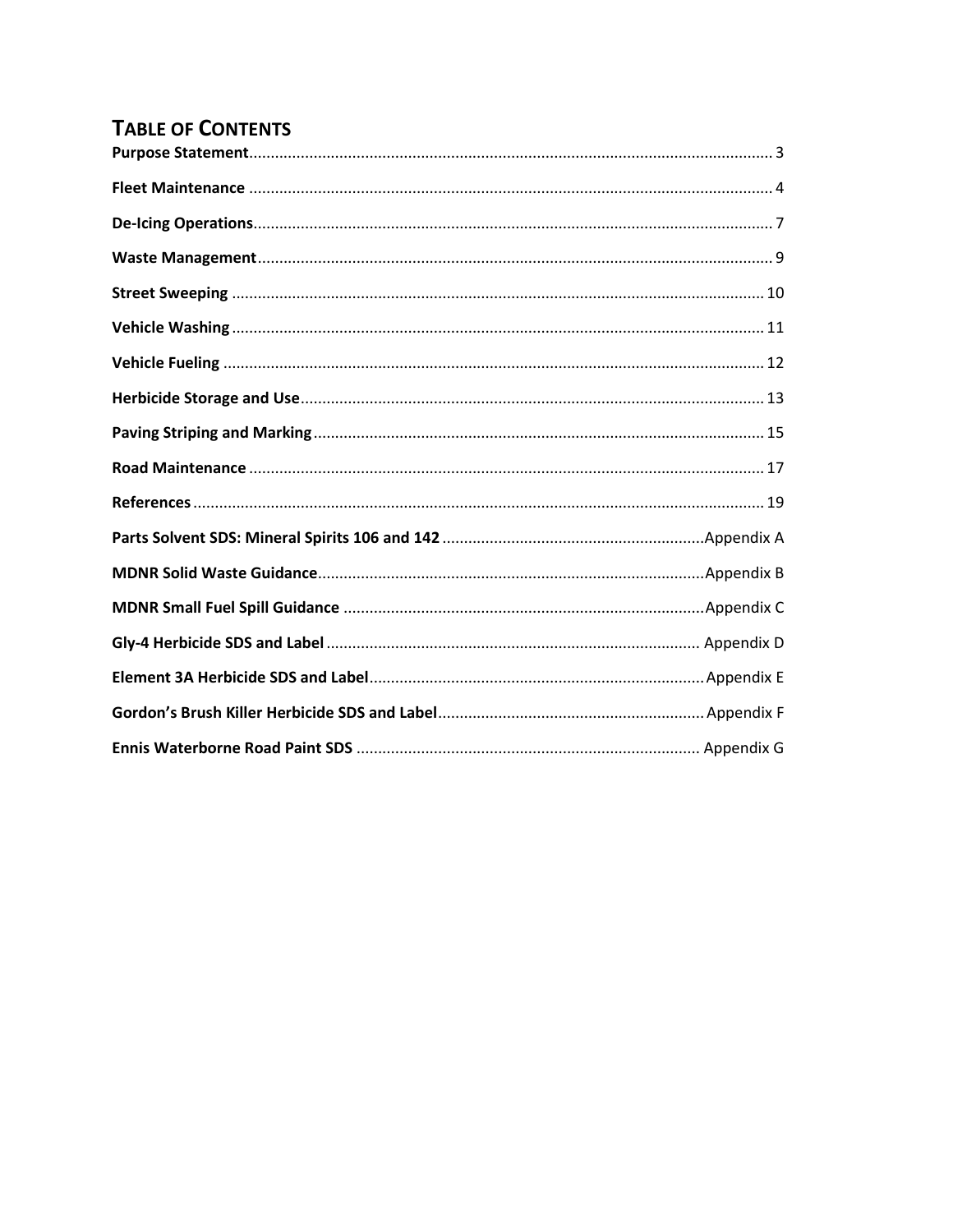#### PURPOSE STATEMENT

This operation and maintenance plan provides guidance on the prevention of stormwater pollution during routine functions of the Greene County Highway Department. This plan provides a written explanation of Greene County's compliance with the requirements found in Missouri State Storm Water Regulations found in 10 CSR 20-6.200 and Section 4.2.6 of the Municipal Separate Storm Sewer System (MS4) permit number MO-R040014 issued to Greene County by the Missouri Department of Natural Resources (MDNR).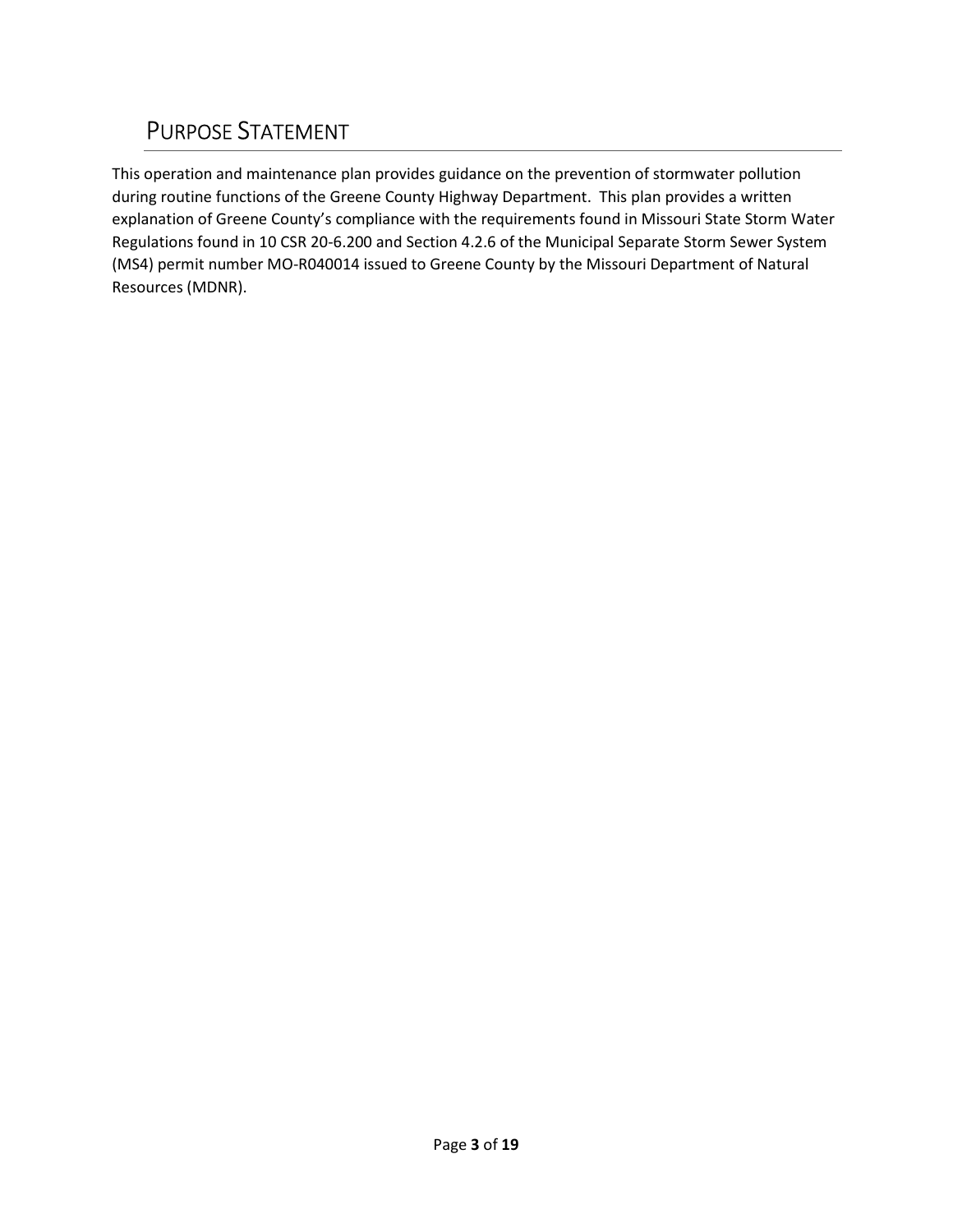## Fleet Maintenance

#### POLLUTANT CONCERN

Vehicle maintenance activities can result in a variety of possible stormwater pollutants. Motor oil, transmission oil,



brake fluid, engine coolant, and multiple other fluids must be appropriately stored, used, and disposed of to prevent water pollution. These fluids can be directly toxic to plants and animals that are exposed, they carry other toxic materials such as metals, and they can pose a risk to human health.

#### OPERATIONS SUMMARY

The Greene County Highway Department is responsible for the maintenance and repair of 390 Greene County vehicles ranging from light vehicles to tracked excavators. Vehicle maintenance and repair is performed indoors in a 20 bay facility. The bays are large enough to accommodate even the largest pieces of equipment owned by Greene County, allowing all vehicle maintenance work to be done indoors protected from exposure to rainfall.

#### MATERIALS STORAGE

All bulk storage containers for petroleum products and chemicals used for vehicle maintenance are stored inside the service bays or in the parts warehouse. All oil and other fluids used in vehicle maintenance are stored inside (see the SPCC plan for the Clifton facility for specific details on storage location, quantities, and secondary containment for petroleum products).

### WASTE GENERATION, STORAGE AND DISPOSAL

All used oil and other petroleum products are drained from vehicles into drip pans that funnel the oil into steel roller containers built specifically for the purpose of collecting used oil. Once full, the inflow valve is closed and a hose from the container drum is connected to a 1,000 gallon double walled steel tank on the west side of the North Shop. The drum can then be pressurized with compressed air to pump the used oil into the 1,000 gallon used oil holding tank. The heavy equipment bay in the North Shop is equipped with a steel oil sump which is directly plumbed into the 1,000 gallon steel holding tank. An air actuated pump on the used oil tank pumps the oil directly from the heavy equipment bay to the used oil tank. The sump in the heavy equipment bay does not have a floor drain and can be emptied only via pumping. Used oil from the 1,000 gallon holding tank is collected by Heritage-Crystal Clean for recycling, usually once per month. Heritage-Crystal Clean is called when the holding tank reached 1/2- 3/4 full (500-750 gallons). Three viscosity weights of new oil are kept on hand and each is contained in a separate 125 gallon or 250 gallon steel roller drum. Smaller, commercially available size plastic jugs of various miscellaneous oil are stored in the parts warehouse between the vehicle service bays and the heavy equipment bay. A 250 gallon steel drum of hydraulic oil is located in the heavy equipment bay in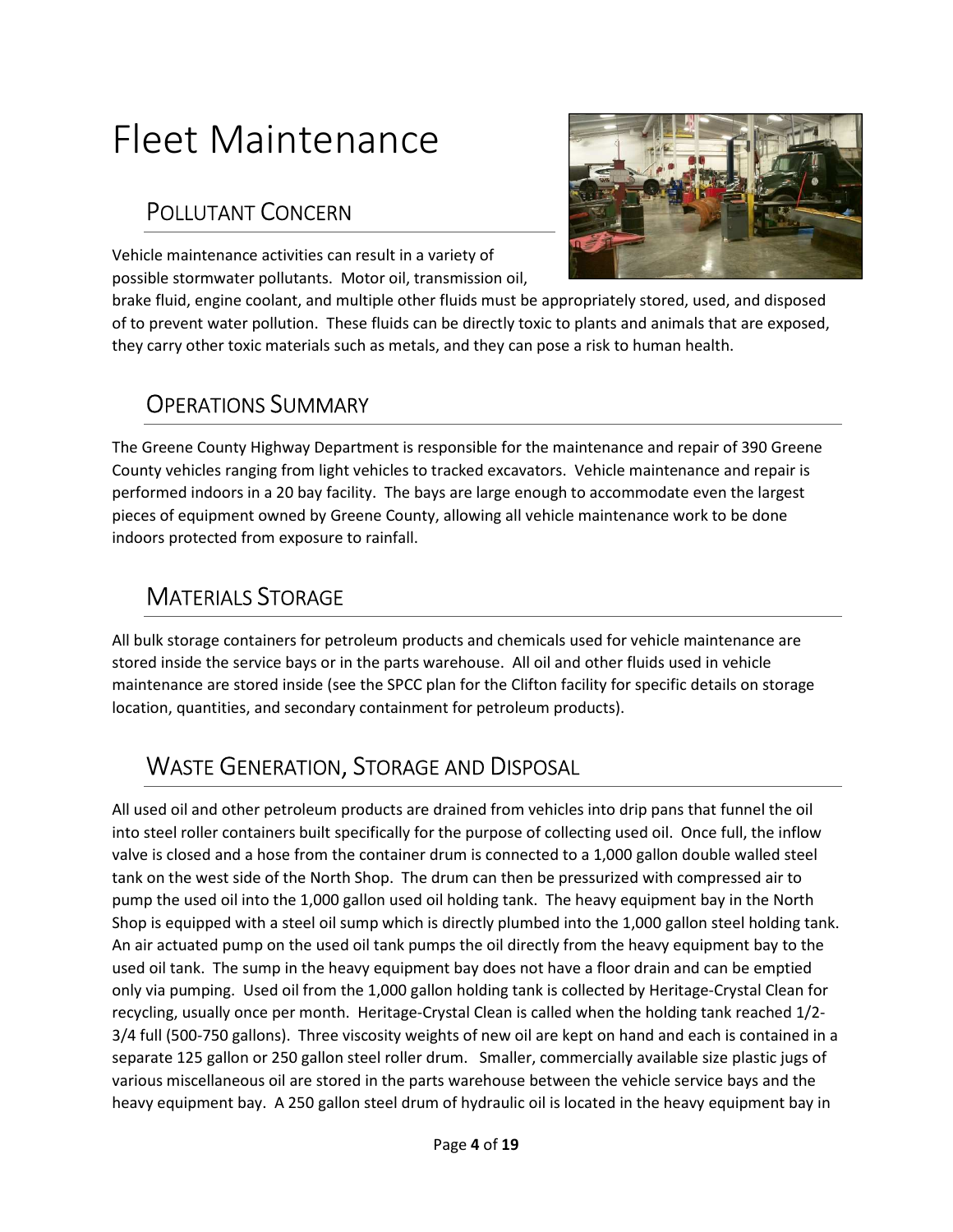the North Shop. Details on petroleum product storage, secondary containment, and spill response can be found in the SPCC plan

Vehicle parts are cleaned with 106 or 142 mineral spirits solvents from Heritage-Crystal Clean. Parts are cleaned in a sink mounted on top of the 55 gallon steel drum which contains the solvent. An electric pump recirculates solvent from the drum onto the sink and the sink drains into the drum. This closed, self-contained system ensured no spillage of solvent liquid. Used solvent is collected by Heritage Crystal Clean on an as needed basis for recycling.

Spill kits are distributed throughout the vehicle maintenance facility. Each spill kit contains a roll of Pig Mat™ for use on oil drips and small spills. A minimum of four oil absorbent booms 6-8 feet long are also included in each spill kit for immediate containment of larger spills. Once the initial spill has been contained by the booms, the appropriate amount of absorbent can be obtained from the warehouse that adjoins each shop. When a New Pig™ mat is used the absorbed oil is wrung into an appropriate oil pan for transfer to the 1,000 gallon storage tank. The New Pig™ mat is either re-used or placed in the trash for transfer to the landfill.

| <b>Waste</b>                  | <b>Storage Location</b> | <b>Disposal Method</b> | <b>Disposal Frequency</b> |
|-------------------------------|-------------------------|------------------------|---------------------------|
| Used Motor Oil, Hydraulic     | 1,000 gallon above      | Collection by vendor   | Before tank reaches       |
| Fluid, and Transmission       | ground tank             | for recycling          | 75% capacity              |
| Fluid                         |                         |                        |                           |
| Used Oil Filters              | Leak-proof bin after    | Collection by vendor   | As needed                 |
|                               | draining for 24 hours   | for recycling          |                           |
| <b>Used Engine Coolant</b>    | 2-55 gallon drums in    | Recovery be vendor     | As needed                 |
|                               | the South Shop          | for recycling          |                           |
| Worn Brake Pads/Shoes         | Warehouse               | Recycled with metal    | As needed                 |
| Used Lead-Acid Batteries      | Designated bench in the | Collected by the       | As needed                 |
|                               | South Shop              | manufacturer           |                           |
| <b>Tires</b>                  | <b>Tire Shop</b>        | Collected by vendor    | As needed                 |
| <b>Scrap Metal</b>            |                         | Recycled               | As needed                 |
| <b>Parts Cleaning Solvent</b> | 55 gallon recirculating | Recovery by waste      | As needed                 |
|                               | drum                    | vendor                 |                           |
| Refrigerant                   | 30 lb. cylinders in     | Recovered for          | Recycled on-site          |
|                               | warehouse               | recycling              |                           |

Contact information for the oil recovery and solvent vendor:

Heritage Crystal Clean 1135 N. Fr 123 #A Springfield, MO 65802 417-865-4811 www.crystal-clean.com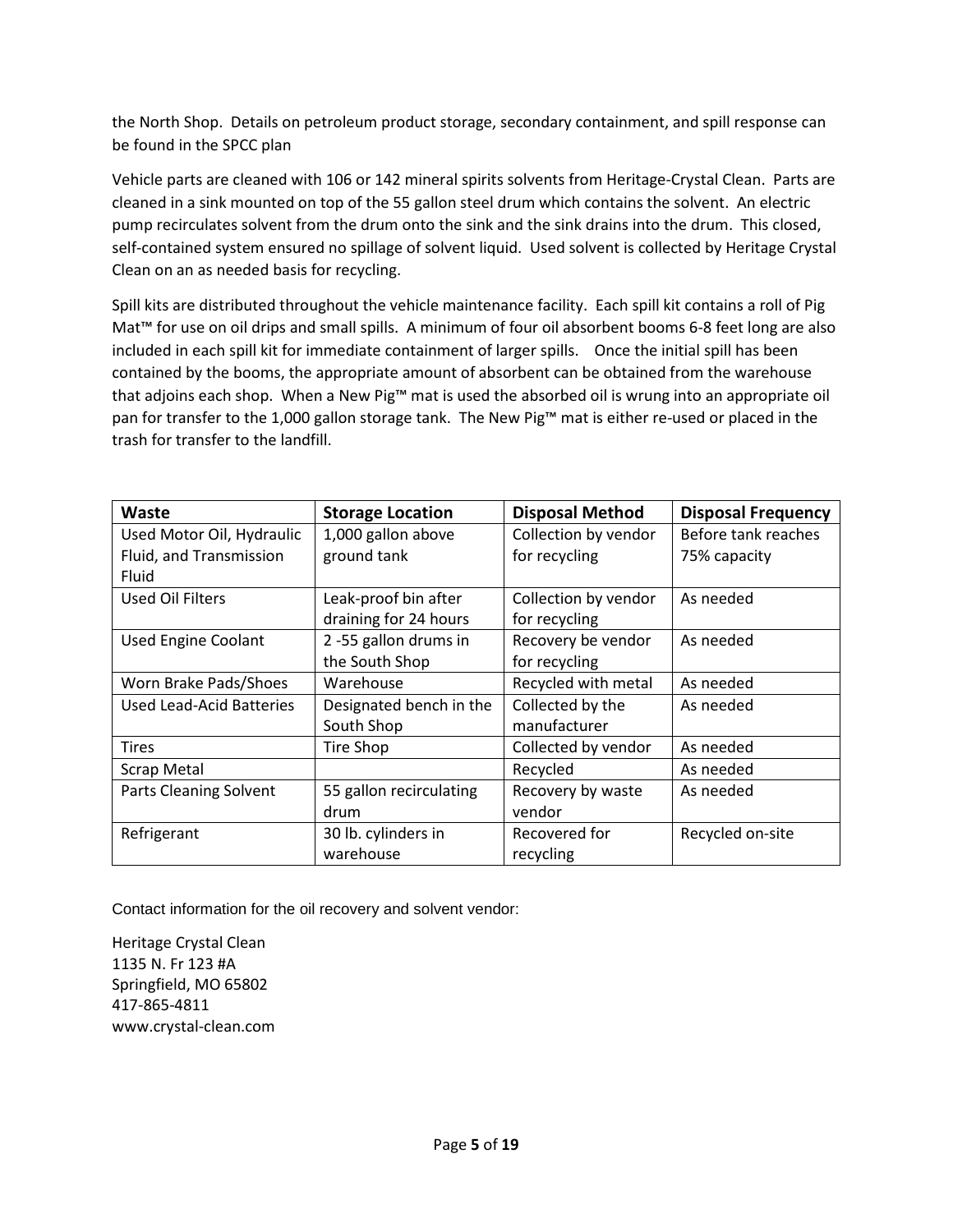- Use non-hazardous, environmentally safe products when possible. Avoid the use of chlorinated solvents
- All material and waste containers must be properly labeled for content identification
- Keep safety data sheets (SDS) on site for information on safety, handling, and reportable spill quantities for all materials on hand
- Store all supply materials and waste containers indoors to prevent contact with rainfall
- Ensure that waste oil, antifreeze, filters, and other waste are collected in designated labeled containers and recycled to the maximum extent practical
- Maintain a record of all waste pick-ups by the collection contractor
- Always use drip pans under vehicles when making or breaking fluid system connections
- Drain used oil filters for at least 24 hours with a hole punched in the filter dome or anti-back drain valve. Crush and collect filters for recycling
- Keep batteries and other fluids in secondary containment whenever possible
- Have spill kits available near battery and oil storage areas
- Keep neutralizer and absorbent by both new and used batteries
- Clean up any spills immediately using dry methods (absorbents).
- Keep the floor and working areas clean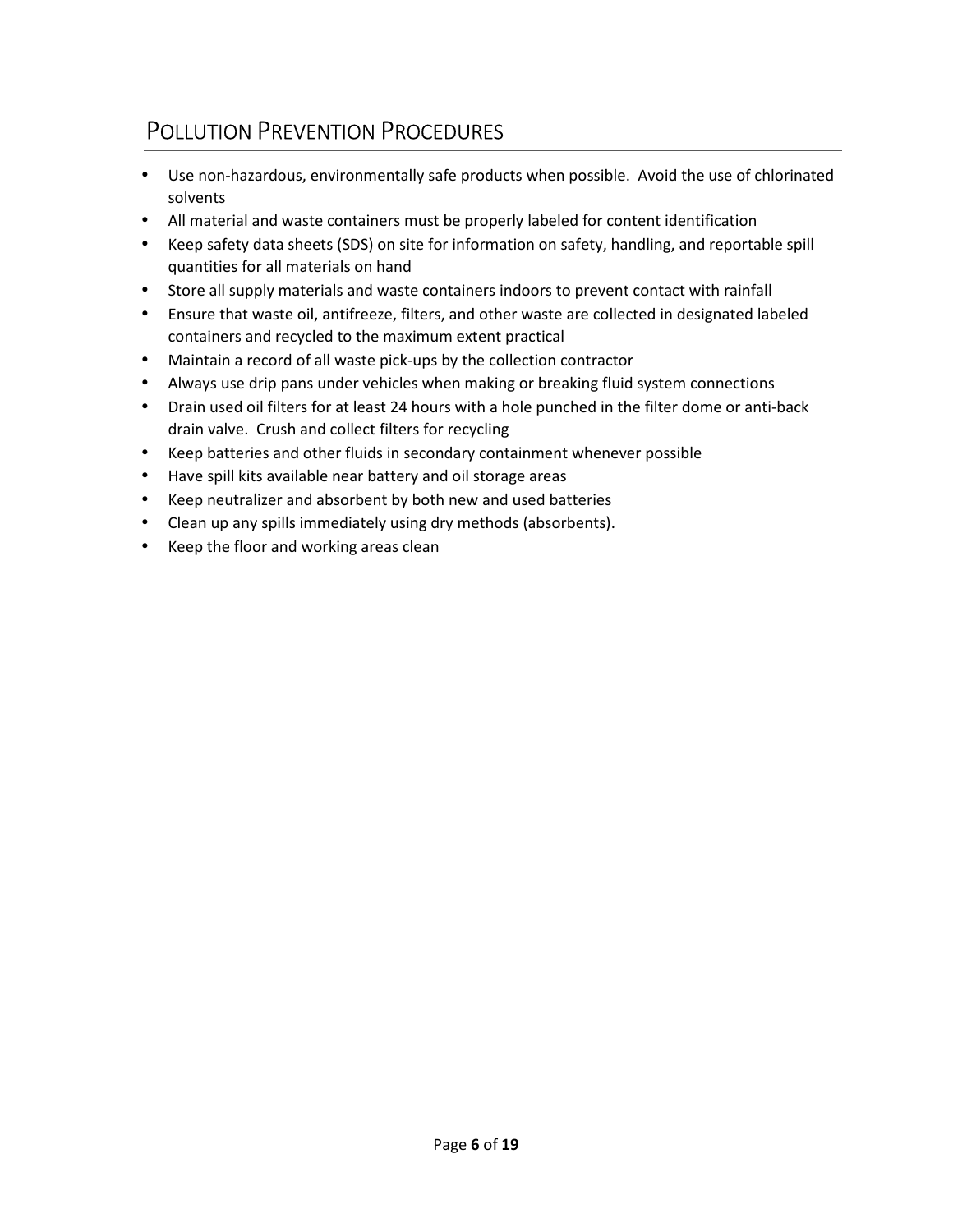## De-Icing Operations

#### POLLUTANT CONCERN

Salt, in the form of sodium chloride (NaCl) is widely used on



roadways to lower the freezing point of water to melt ice. This provides a safer driving surface for motorists when ice and snow would otherwise cover roads. When salt is washed off the roadway it can have detrimental environmental impacts. Elevated sodium chloride levels in soils inhibits water absorption and nutrient uptake in plants. Sodium and chloride in waterways can be directly toxic to aquatic life such as fish and aquatic insects. For these reasons Greene County will follow these steps to limit the amount of salt entering waterways to the maximum extent practicable.

#### OPERATIONS SUMMARY

The Greene County Highway Department spreads approximately 2,800 tons of salt on county roads through the course of a typical winter. The salt storage barn at the Greene County facility on N. Clifton provides covered storage for 1,300-1,400 tons of salt. Salt is loaded into spreader trucks with a front end loader. Salt that is spilled during loading is scooped back into the barn by the loader. Any salt that cannot be collected with the heavy equipment is swept back into the barn with a push broom. Between snow storms, all trucks with salt spreading equipment are stored in covered vehicle sheds. In the spring all salt spreading equipment is washed first at the large equipment wash located on the south end of the facility. All wash water goes through a grit separator, allowing the solid materials to settle out before the water enters the City of Springfield sanitary sewer system. All equipment is then washed with soap in the covered vehicle wash bay. All wash water from this facility likewise passes through a grit separator prior to discharge to the City of Springfield sanitary sewer system. The vehicles are then washed with a rust inhibitor in the vehicle wash bay. After washing in the spring, all salt spreading equipment is stored in covered vehicle sheds for the duration of inactivity during warm weather. In October all salt equipment is loaded onto the trucks and tested for mechanical functionality as part of a fall readiness drill. Any equipment that fails to function properly is either replaced or repaired prior to cold weather. Salt is also stored at the joint City/County facility located on Kaufmann Road. Trucks are not loaded for immediate spreading directly from the stockpile at this location due to accounting difficulties. All salt is dispensed to the spreader trucks from the N. Clifton facility. When this barn gets low salt is trucked in all at once from the Kaufmann Rd. facility to N. Clifton.

- Salt stockpiles must be stored indoors at all times
- Any salt spilled during loading activities must be immediately swept back into the salt barn
- Minimize the amount of salt used without compromising public safety
- Stop salt feed on trucks at stop signs/lights if the truck is equipped to do so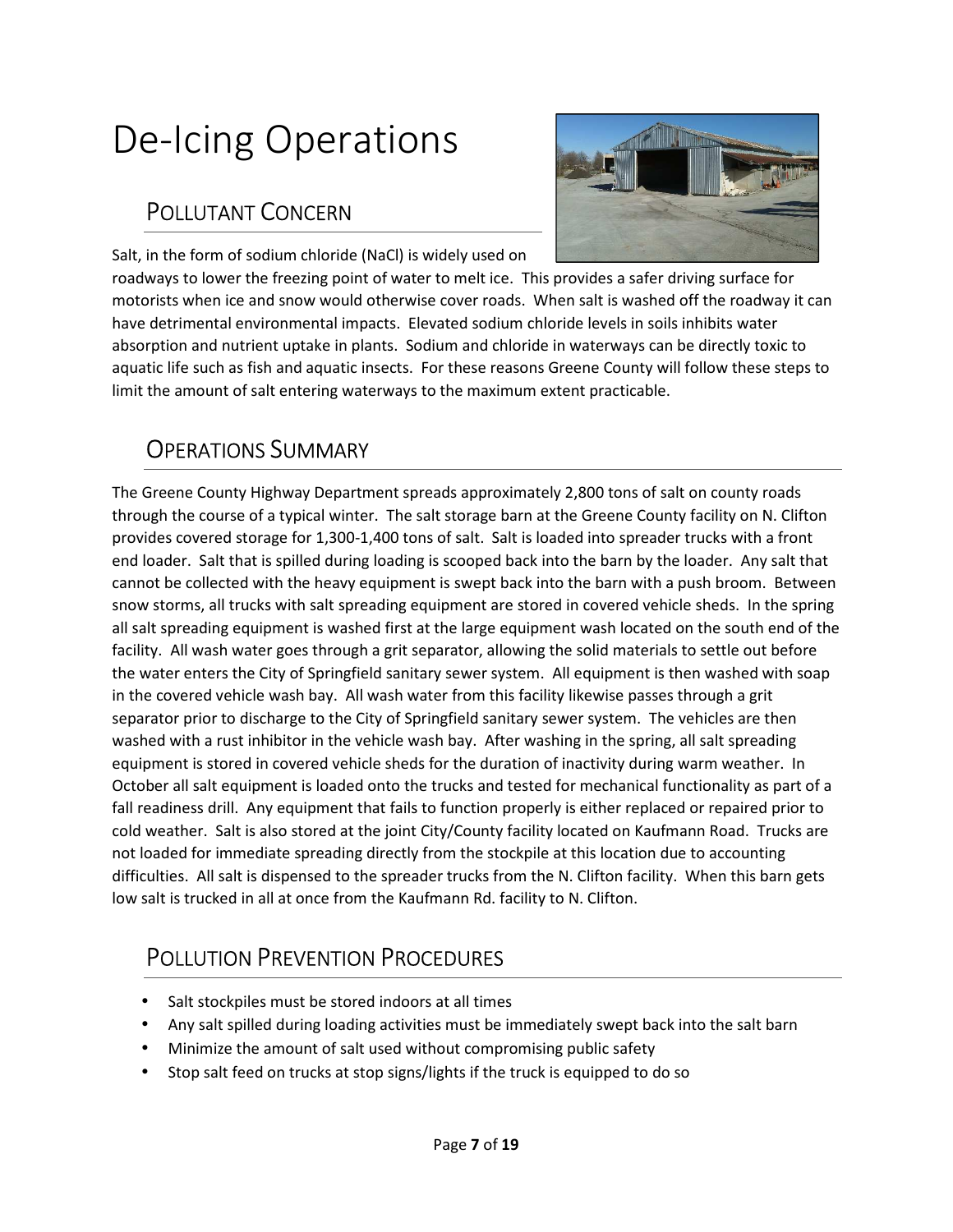- All salt hoppers and spreaders are to be checked annually for mechanical functionality to prevent over-application of salt
- Each spring when the threat of snow has passed, all salt equipment is to be thoroughly washed
	- o Wash equipment initially in the heavy equipment wash area
	- o Following the initial wash with soap wash
	- o Follow the soap wash with rust inhibitor
- Store all salt spreading equipment in covered equipment sheds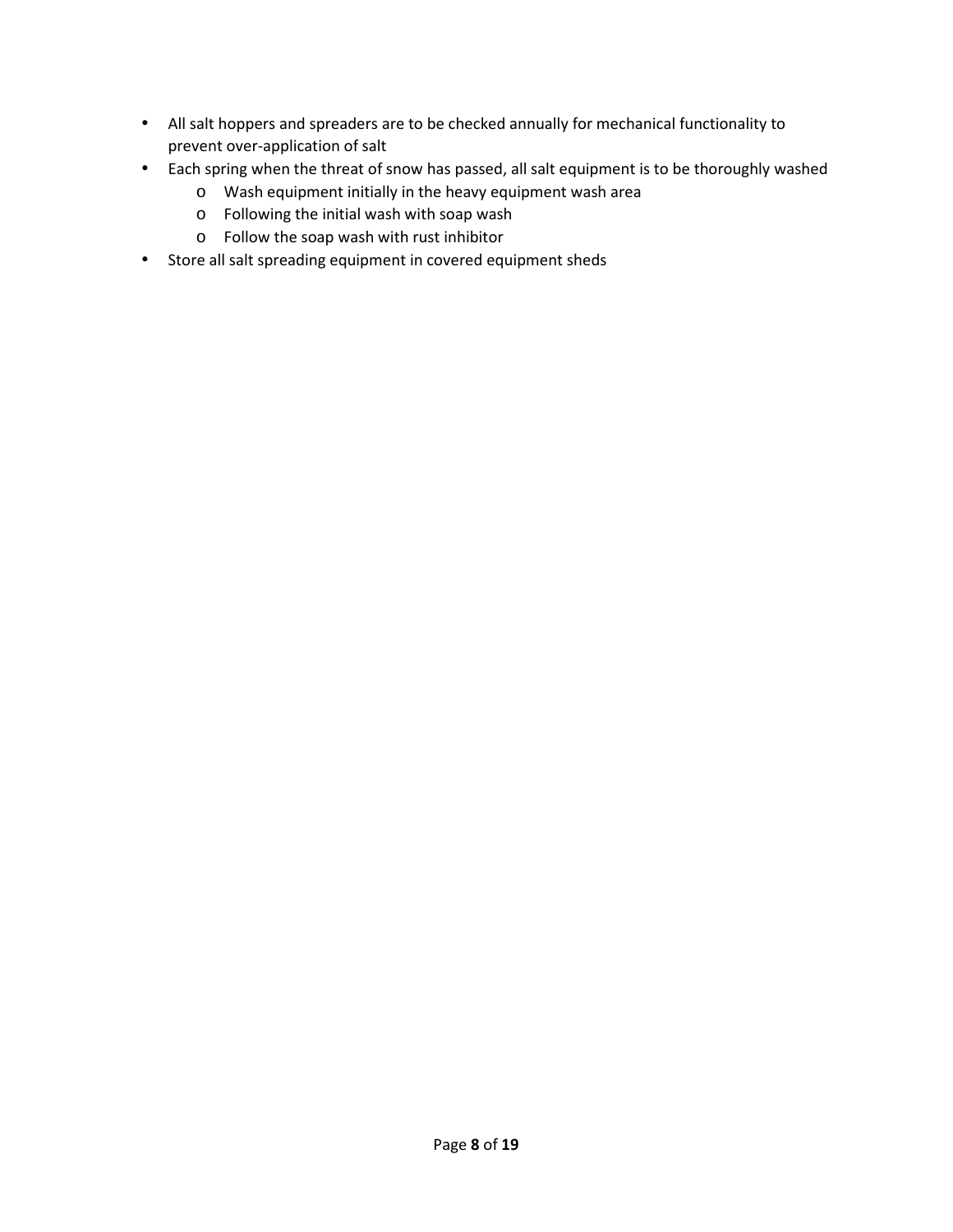## Waste Management

#### POLLUTANT CONCERN



Contaminants from solid and liquid wastes can runoff or leach into the ground when exposed to rain or otherwise improperly disposed of. The

possible pollutants contained in the wide variety of waste collected and/or generated by the Highway Department can negatively impact waterways.

#### OPERATIONS SUMMARY

The Greene County Highway Department collects trash along the county rights of way both in response to citizen complaints and when a Highway Department crew sees some that needs to be collected. Trash collected directly by the Highway Department is stored at the N. Clifton facility until there's a quantity sufficient to take to the landfill. Most trash is collected by inmates of the Greene County Jail on a supervised work release program. Inmates gather the trash and place it in bags that are left on the roadside. The bags are then collected by the Highway Department and taken to the Springfield sanitary landfill. During a given year these efforts result in about 90 tons of trash removed from the county right of way.

- Properly store waste materials as far away from storm inlets and drainage ways as is practical
- Store solid wastes in appropriate containers (dumpsters) when feasible
- Do not dispose of hazardous or unknown materials in the landfill
- Containers of unknown liquids could potentially be hazardous; store such containers in a covered area protected from rainfall, have the material tested by a qualified contractor, and dispose of the material promptly according to contractor's recommendations
- Recycle materials when possible, appropriate, and feasible
- Keep the facility clean by promptly picking up any trash that can be blown around on a windy day
- Never clean/wash paint or concrete into the street or near a gutter or stormwater inlet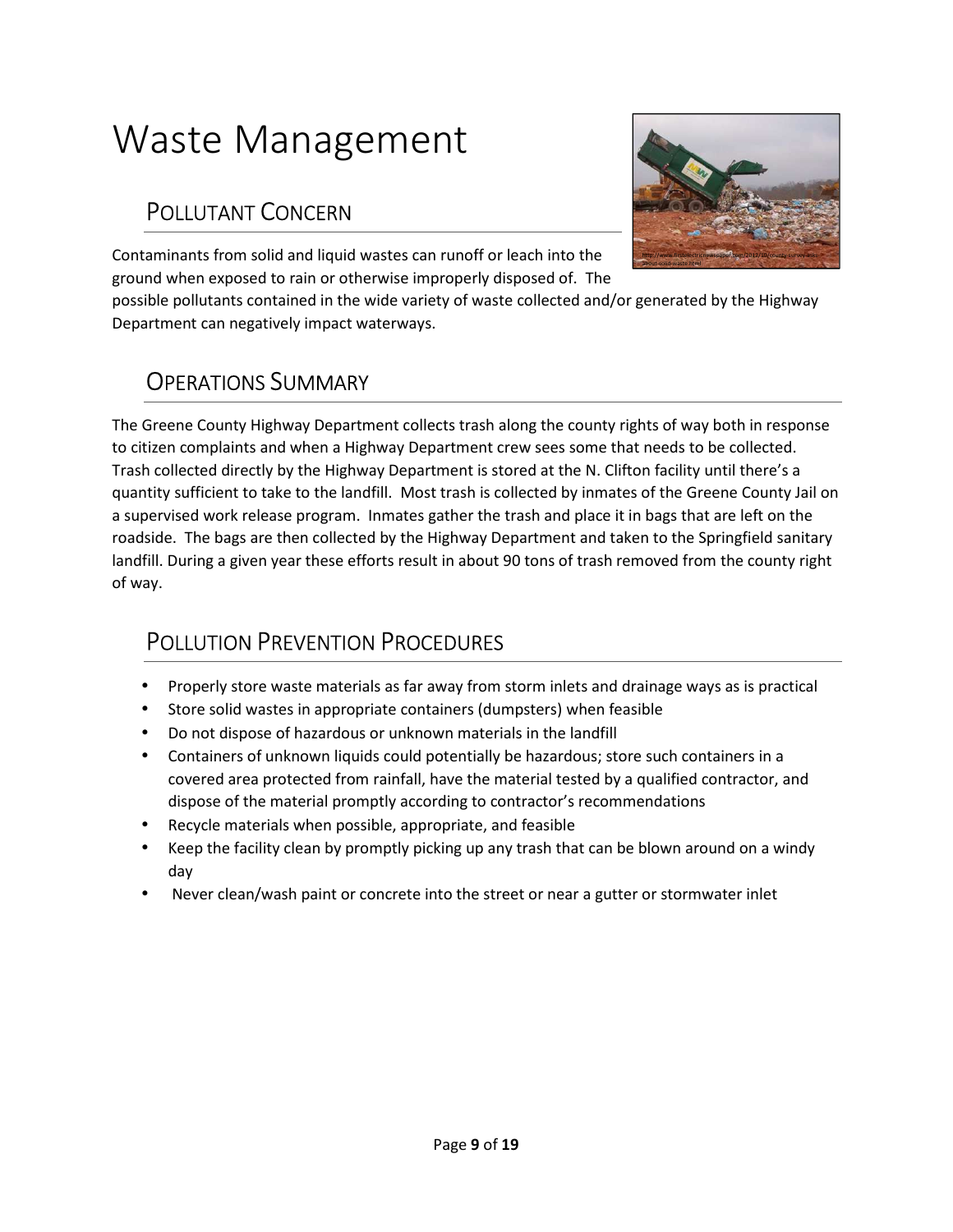### Street Sweeping

#### POLLUTANT CONCERN



The particulate matter that accumulates on roadway surfaces

can contain a variety of pollutants such as trash, bacteria, pesticides, nutrients, metals, hydrocarbons (from vehicle leaks), and sediment. These pollutants come from a variety of sources such as vehicle emissions and wear and tear, atmospheric deposition, road surface deterioration, littering, etc. Regularly cleaning the streets with street sweepers plays an important role in keeping these pollutants from washing into the storm system during rainfall events.

#### OPERATIONS SUMMARY

The Greene County Highway Department operates two street sweeping trucks on a daily basis. The trucks sweep all streets within the urban services area. This includes most neighborhood streets and some county roads within the urban services area. Sweeper trucks do not sweep farm roads in the rural areas. One truck is assigned to the eastern portion of the urban services area and another to the west. Campbell Ave is the dividing line between these two areas of responsibility. Each truck completes a circuit of all streets within its assigned area approximately every 4-6 weeks before starting anew. The truck assigned to the east side of the county returns to the N. Clifton facility when it reaches capacity. It has the capability of raising the storage unit hydraulically to dump it into a dump truck. This is repeated several times a day and at the end of each day the dump truck containing the sweepings takes them to the sanitary landfill. The west side truck cannot raise its load high enough to empty into a dump truck so it must take the sweepings directly to the landfill several times a day. Loads tend to increase in the summer time when lawn clippings get into the street and are taken up by the sweepers. Sweeper trucks remove approximately 75 tons of trash and sediment from county roads each year.

- Properly maintain and operate the sweepers in accordance with the manufacturer's
- Take sweepings to the landfill the day they are collected or make sure swept material is stored in a covered area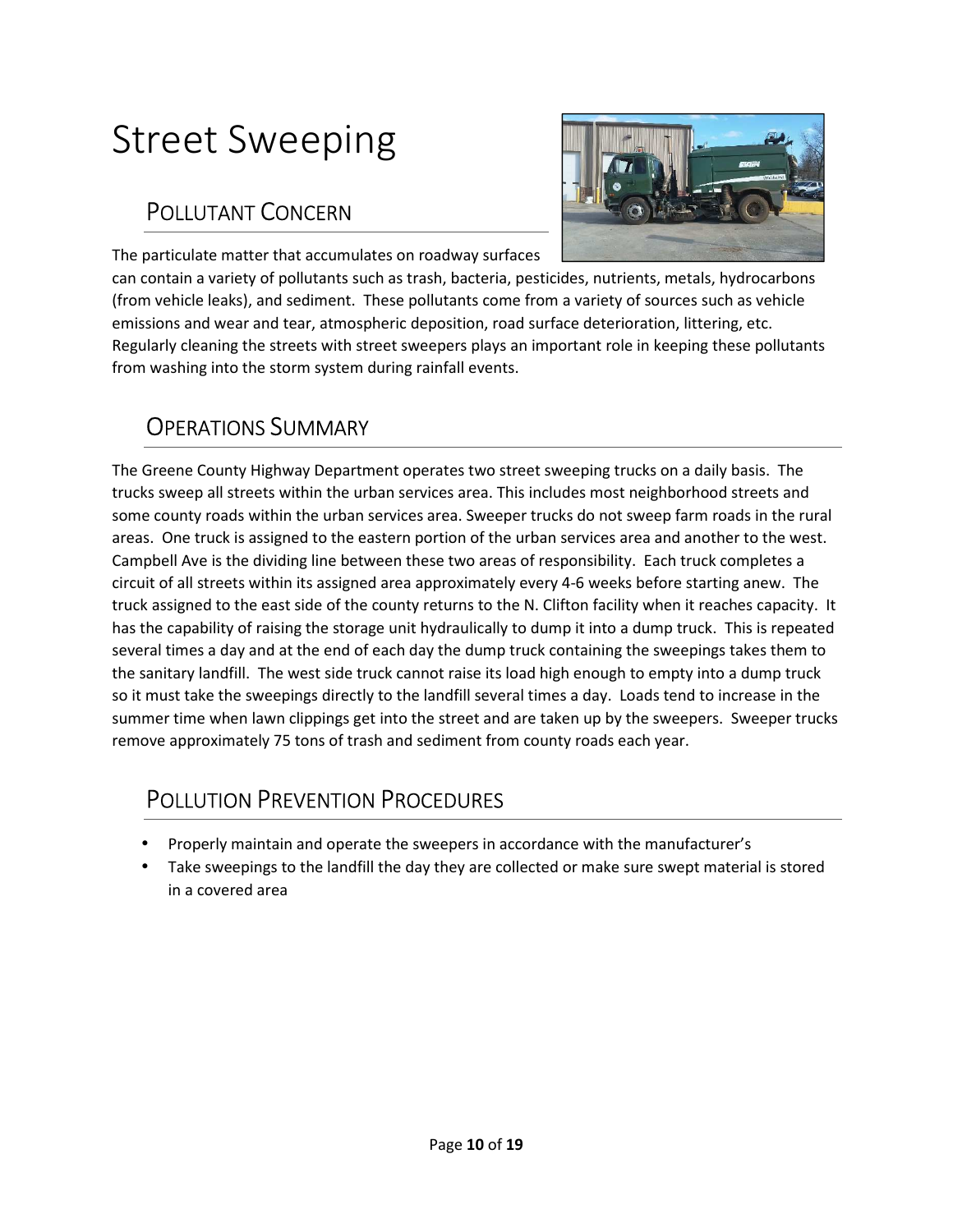## Vehicle Washing

#### POLLUTANT CONCERN

When a vehicle is washed it is not just sediment that is washed away. A variety of pollutants that accumulate on



roadways such as salt, metals, hydrocarbons (oil products), and pesticides can all attached to the dirt on the vehicle too. Even the soap itself if too highly concentrated can cause water quality problems. For this reason all wash water must be captured and treated before it enters a water way.

#### OPERATIONS SUMMARY

The vehicle wash bay at the Clifton facility is utilized by county vehicles from the Highway Department, County Sheriff, and vehicles assigned to the Juvenile, Assessor, and Resource Management offices. Vehicles are washed on an as-needed basis. All waste water from the vehicle washing bay passes through a sediment trap prior to flowing into the City of Springfield sanitary sewer system. The sediment trap is cleaned out on an as needed basis several times per year. Cleaning procedures require the removal of the lid and removal of the accumulated material with a backhoe and workers with shovels or with a vacuum truck depending on how solidly packed the material is. All removed material is hauled to the City of Springfield sanitary landfill. The wash bay is covered to prevent stormwater from entering the sanitary sewer system. All soap and rinse aids are stored in a separate room of the wash bay building protected from rain.

- Monitor grit separator on a routine basis
- Remove accumulated sediment and trash from the sediment trap quarterly, or as needed
- Keep soap, rinse aids, and other wash chemicals stored inside, protected from rainfall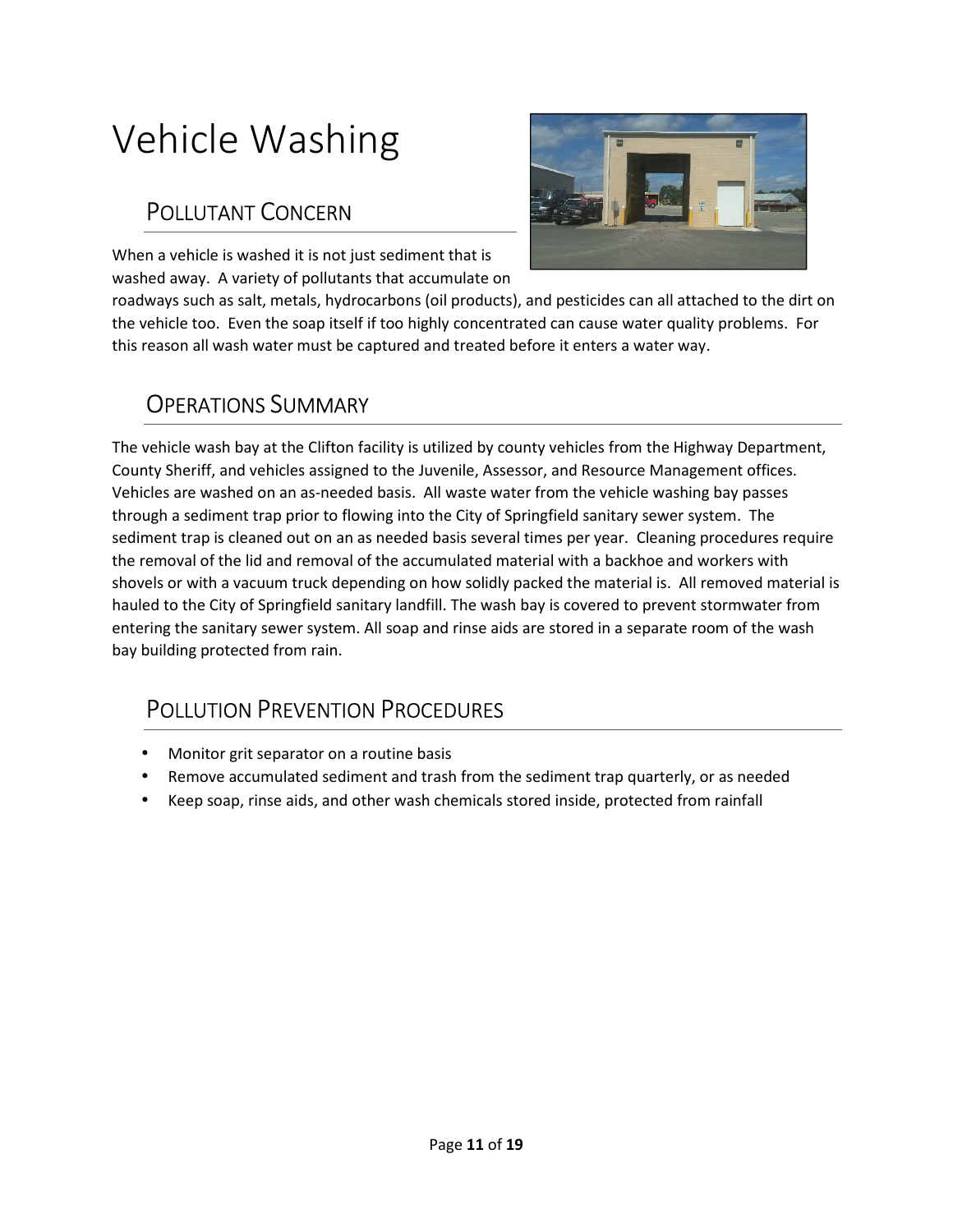## Vehicle Fueling

#### POLLUTANT CONCERN



When petroleum products get into waterways it can affect human health as well as animals and plants. Petroleum products including oil, gasoline, and diesel fuel contain compounds that are toxic to aquatic life and harmful to humans. Petroleum products contain carcinogenic (cancer causing) compounds such as benzene. Even a very small amount of oil is sufficient to pollute a large quantity of water. One gallon of oil/fuel can pollute one million gallons of water.

#### OPERATIONS SUMMARY

The Greene County Highway Department's N. Clifton facility has four underground storage tanks (UST's) for fuel storage. Two interconnected 20,000 gallon tanks store diesel fuel and two interconnected tanks totaling 26,000 gallons store unleaded gasoline. All county owned vehicles refuel at the N. Clifton facility. The USTs are filled frequently to make sure they do not drop below 75% capacity as part of the Emergency Operations Center Contingency Plan for Greene County ensuring that police and first responders will have access to fuel in an emergency. The fuel island is equipped with an emergency shut off valve in case of a spill or damage to the pumps. These tanks are regulated under 40 CFR Part 268. The transfer of fuel both from the tanker to the tanks and from the tanks to vehicles is regulated under Spill Prevention Containment and Countermeasures (SPCC) regulations found in 40 CFR Part 112. For more specific information on the underground storage tanks see the SPCC plan for the Clifton Facility.

- Have a properly supplied spill kit at the fueling station
- Monitor tank filling operations for overfills and spills
- Stay with the vehicle during fueling and monitor to avoid overflows and leaks
- Do not top off vehicle fuel tanks
- Regularly inspect fuel dispensing equipment for leaks and mechanical failures
- Perform regular maintenance on the fuel dispensing equipment to ensure proper operation of emergency shut off devices on pumps
- Clean up all spills immediately using dry methods (absorbent material)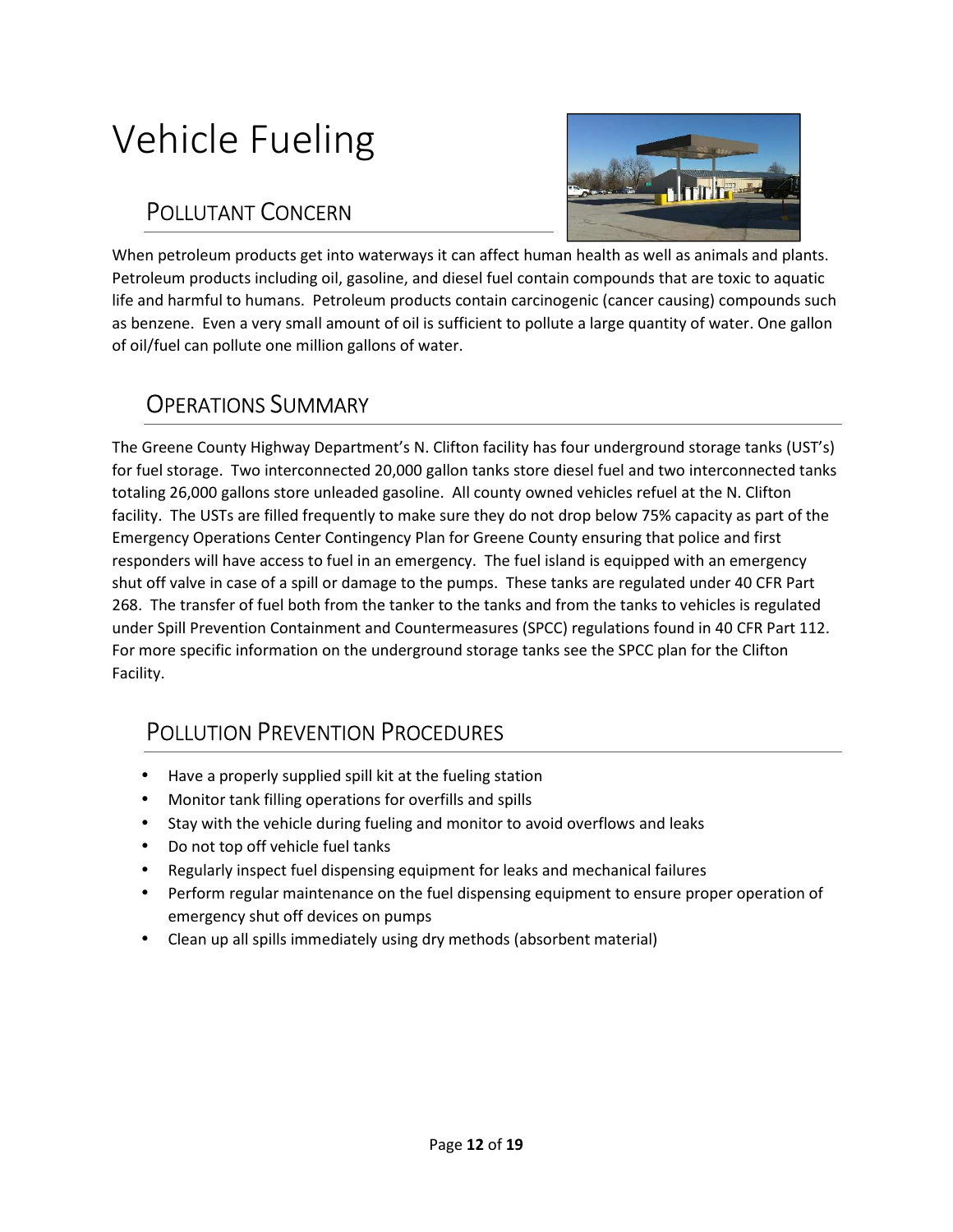## Herbicide Storage and Use

#### POLLUTION CONCERN



The Greene County Highway Department uses several different

herbicides for control of vegetation within the right-of-way to maintain lines of sight and improve safety and appearance. Some of these chemicals can be acutely toxic to aquatic animals, including fish, if the herbicide is applied directly to a water body or to road ditches that can convey the chemical to a water body. All herbicides are toxic to plants, including aquatic plants. If the product enters waterways in sufficient concentrations the resulting loss of vegetation can reduce oxygen levels in the water and cause fish kills.

#### OPERATIONS SUMMARY

Herbicides used include Element 3A, 2-4D, and Gly-4 (glyphosate) for weed control along Greene County right of way. Element 3A is applied primarily via drip emitters on the ends of the blades on mowing rigs to control woody plants and broadleaf weeds. The sign maintenance crews also uses 2-4D and glyphosate (Gly-4) to control weeds and vegetation around road signs where mowers cannot reach. Approximately 150 gallons of herbicide is used on right of way in a given year in the treatment of 120 lane miles of roadway. Herbicides are mixed in the Bridge Maintenance Building. A spill absorption kit is present in the bridge maintenance building to clean up any herbicide that accidentally spills during mixing operations. See Safety Data Sheets in the Appendix.

### MATERIALS STORAGE

 All herbicide containers are stored in a locked, fire-proof steel container in the bridge maintenance building. Herbicide is stored in manufacturer's 2.5 gallon containers with 50 gallons being the maximum quantity on hand at any given time.

### WASTE GENERATION AND DISPOSAL

Any spills that occur during product mixing are cleaned up immediately with absorbent material. Absorbent material is disposed of in accordance with the manufacturer's label. At the end of each day all herbicide tanks and drip lines used for applying Element 3A are flushed and the rinse water is captured in the herbicide containers and then re-used the following day. At the end of the mowing season all equipment is rinsed back into the herbicide containers and stored for use the following year. This results in no runoff of the product and no need to dispose of excess product. When containers are empty they are disposed of in the manner specified on the product label. Containers are triple rinsed into the mixing tank; containers are punctured to prevent re-use and then disposed of at the sanitary landfill.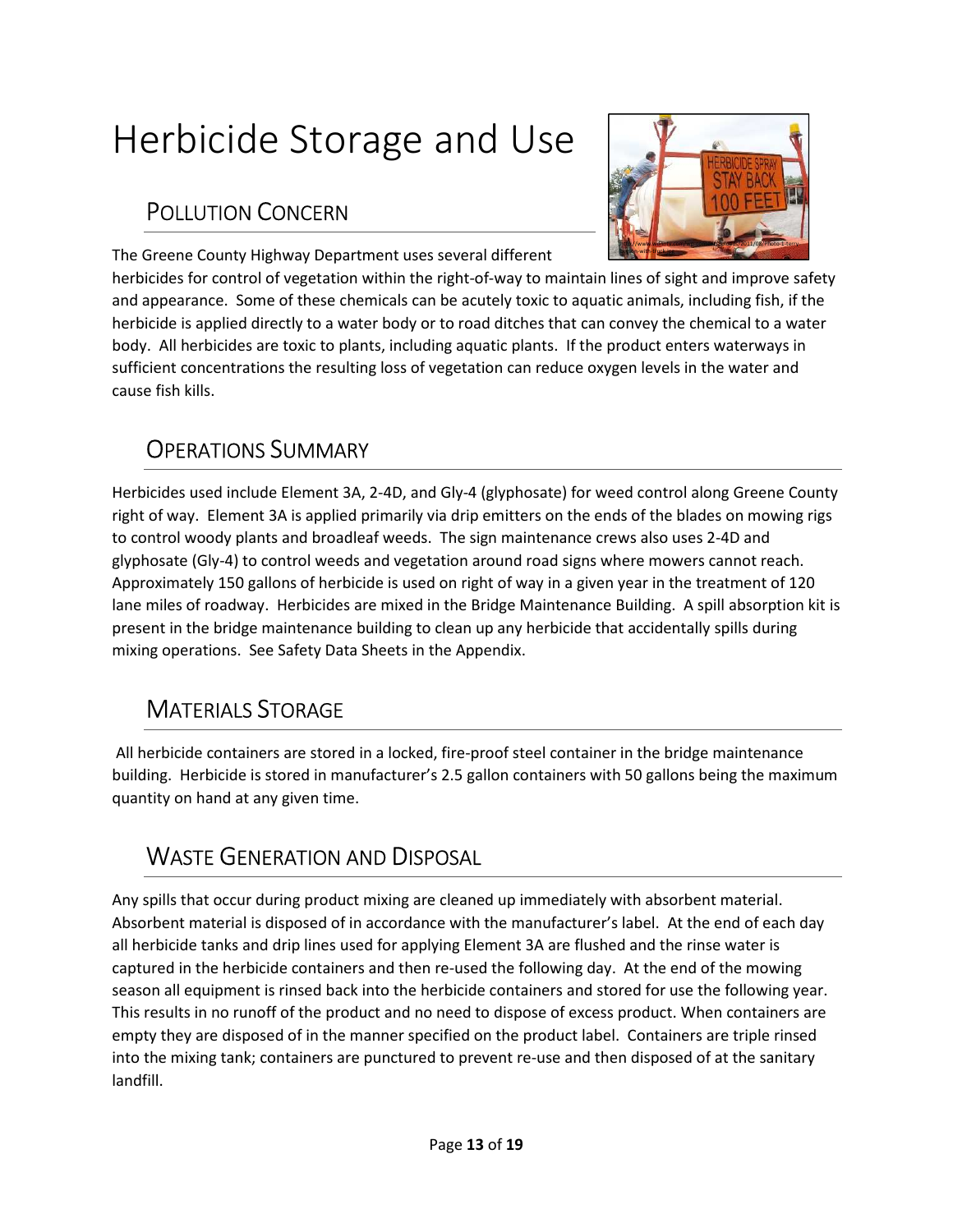- Follow all instructions on product labels and SDS (Safety Data Sheets) for storage, mixing, application, and disposal
- Follow all safety precautions on the product label and use appropriate personal protective equipment (PPE)
- Have a spill kit immediately accessible during mixing procedures
- Do not spray herbicides when rain is likely
- Do not spray herbicides over water or in roadside ditches where flowing water is present
- When cleaning application equipment do not pour wash water on the ground, capture the rinse water in herbicide containers for reuse when possible
- Make sure equipment is in good working condition and calibrated to spray herbicide at the correct application rate
- Store pesticides in the original containers and handle carefully to avoid spills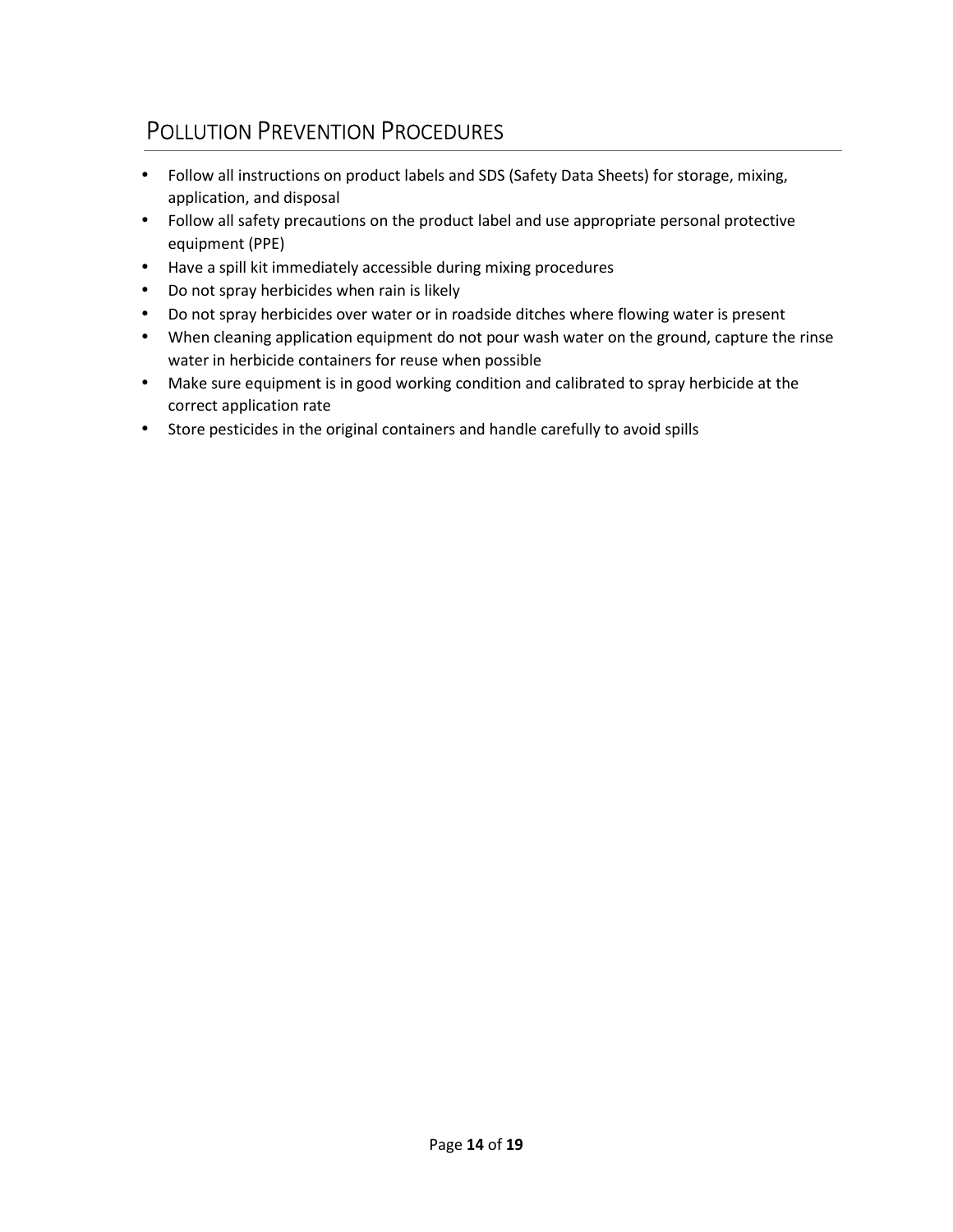# Pavement Striping and Marking



#### POLLUTANT CONCERN

 The water-based striping paint used by the Greene County Highway Department is much less toxic than the solvent based alternative products on the market. However, the paint still contains chemicals such as methyl alcohol, propylene glycol, and butoxyethanol. These substances are toxic to humans and aquatic life and it is important to take steps to ensure that the liquid product does not end up in waterways.

### OPERATIONS SUMMARY

The Greene County Highway Department uses water-based EP301Y3 MO Waterborne Paint Traffic paint used (yellow and white). Paint is stored in 250 gallon plastic cubical totes protected by metal cages. Spraying and striping occurs only in good weather without the chance of rain to ensure dry pavement necessary for good bonding with paint. This has an additional benefit of virtually eliminating the risk of wet paint being washed off by stormwater runoff. Paint is transferred from the storage totes to the spray truck via a hose and pump that transfers the paint directly into the spray tanks which greatly reduces the risk of spilled material.

### MATERIALS STORAGE

Paint is ordered from Ennis Flint on an as-needed basis with 12 white totes and 6 yellow totes kept on hand during the summer peak application period. During summer the totes are stored outside due to lack of storage space adequate for 18 totes inside the shop bays. Two totes of each color are kept on hand throughout the winter. During the winter, totes are stored inside with the application equipment to protect it from the weather.

#### WASTE GENERATION AND DISPOSAL

During the summer season the striping crew will typically use 450 gallons of paint per day, or 6-7 totes of paint per four-day work week. Empty paint totes are collected by the manufacturer for recycling, reuse, or disposal. Following each day of spraying the spray nozzles are flushed with water at the Highway Department facility on N. Clifton. Nozzle flushing is done at the heavy equipment bay on the south side of the facility where discharge water is directed into the Springfield sanitary sewer. The safety data sheets (see appendix) for this product does not list any hazardous materials or give any specific guidance that would preclude rinsing residue down the sanitary sewer. Any excess paint left in the spray truck tanks at the end of the day is likewise flushed into the sanitary sewer system.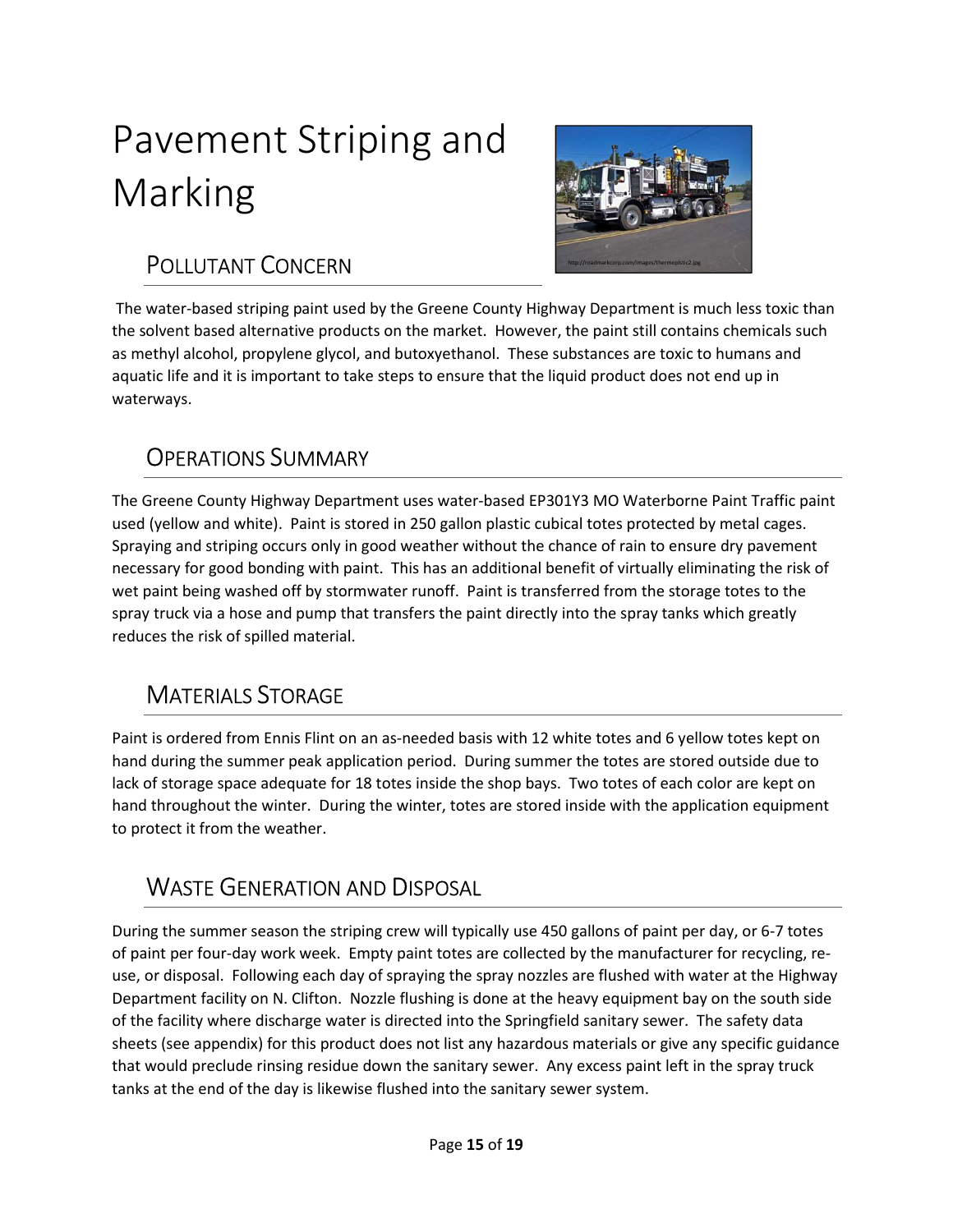- Use only water based paints or thermoplastics rather than solvent based paints
- Apply road paint only during dry weather with no chance of rain the forecast
- Follow manufacturers recommendations and all state and federal guidelines on material handling
- Flush spray nozzles into the sanitary sewer system and not on the ground
- Keep spill cleanup material on hand at storage locations and on dispensing equipment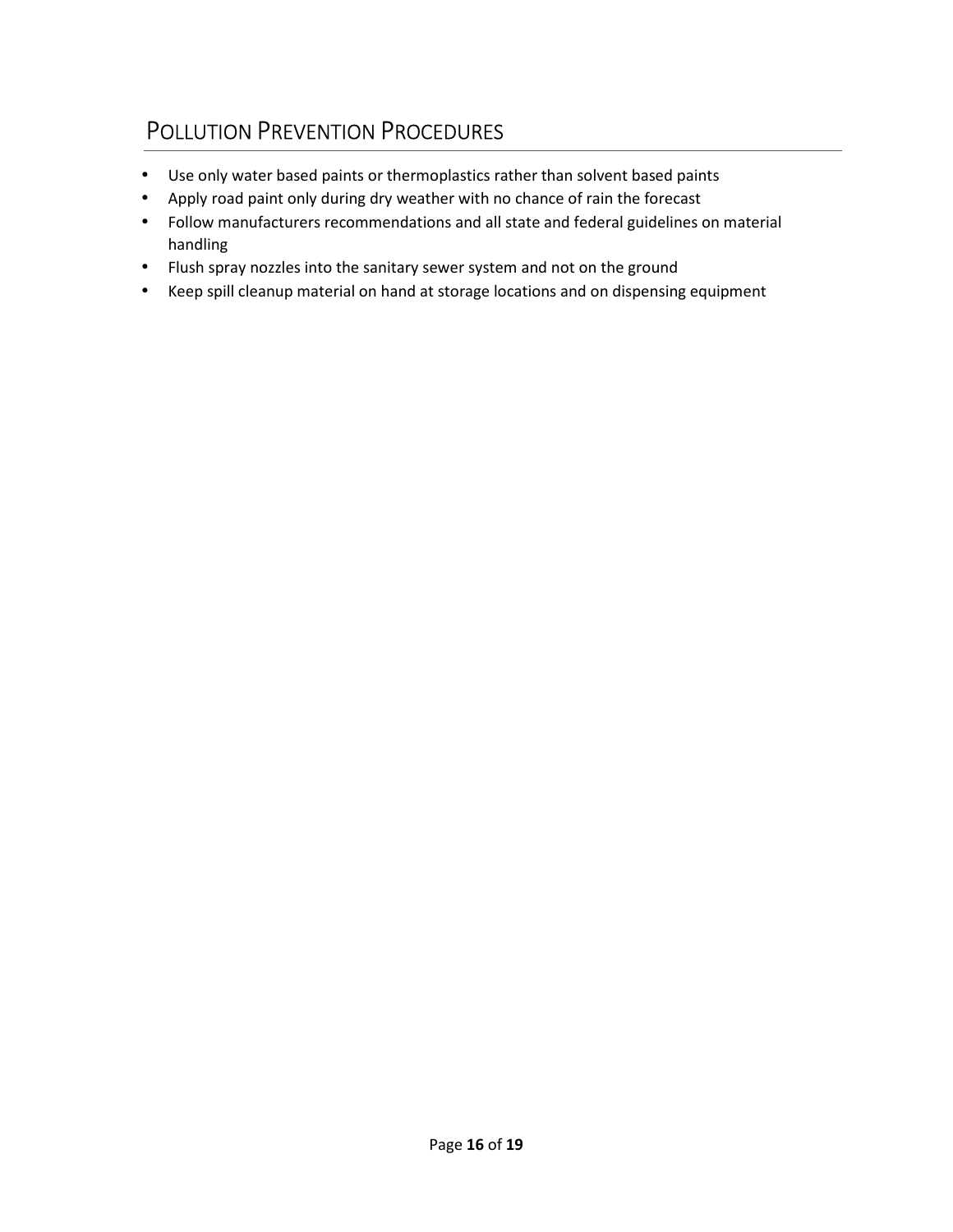## Road Maintenance

#### POLLUTANT CONCERN



Repair and maintenance activities performed on Greene

County roads includes excavation, patching, grinding, resurfacing, sealing etc. These activities can generate a variety of pollutants including nutrients, sediment, trash, and hydrocarbons (benzene, toluene, ethylbenzene, and xylene). Excavation can generate sediment and the emulsions used on road resurfacing and patching can run off into ditch lines along the road. If not properly managed, these can all negatively impact waterways and human health.

#### OPERATIONS SUMMARY

The road network in Greene County consists of approximately 1,250 miles of roadway that must be maintained by the Greene County Highway Department. Maintenance activities consist primarily of repaving with cold mix asphalt. Cold mix is manufactured on site and on demand by Highway Department crews at the County-owned pug mill located at the Conco Quarries site near Willard. The pug mill used to generate cold mix asphalt is typically used during the warm months of May through September. Oil for the cold mix is not stored on site. For any batch that is to be mixed the Highways Department calls a day beforehand to Coastal Energy and Oil to arrange to have a tanker truck on site for mixing. The tanker truck is hooked directly to the mill via a hose and the oil is pumped into the mix. A conveyor transfers the mixed asphalt directly to waiting trucks for immediate transport to the construction site. MSHA (Mining Safety and Health Administration) rules are strictly observed and care is taken to ensure no oil is spilled on the ground. The small amount of oil that does drip is absorbed by the gravel on site. The gravel is then scooped up and placed in the hopper to be mixed in with the asphalt. New, clean gravel is then placed. The cold mix is typically used for resurfacing and edging of the pavement to prevent tire drop offs. The Highway Department averages 15 miles of road edging per year and used 1,400 tons of mix per mile. Cold mix is not stockpiled. Only the amount needed is produced.

- Non-emergency maintenance activities likely to generate pollutants that can be carried in stormwater runoff will be scheduled during times of dry weather if possible
- Recycle used asphalt and utilize used asphalt whenever possible
- For asphalt overlays, ensure stormwater drainage capacity of curbs and inlets is maintained by milling the existing asphalt at the curb or by using thin bonded overlay
- Minimize soil disturbance
- Implement erosion and sediment control BMPs for all projects that disturb soil, regardless of size
- Prevent paving materials from entering the storm drain system and road ditches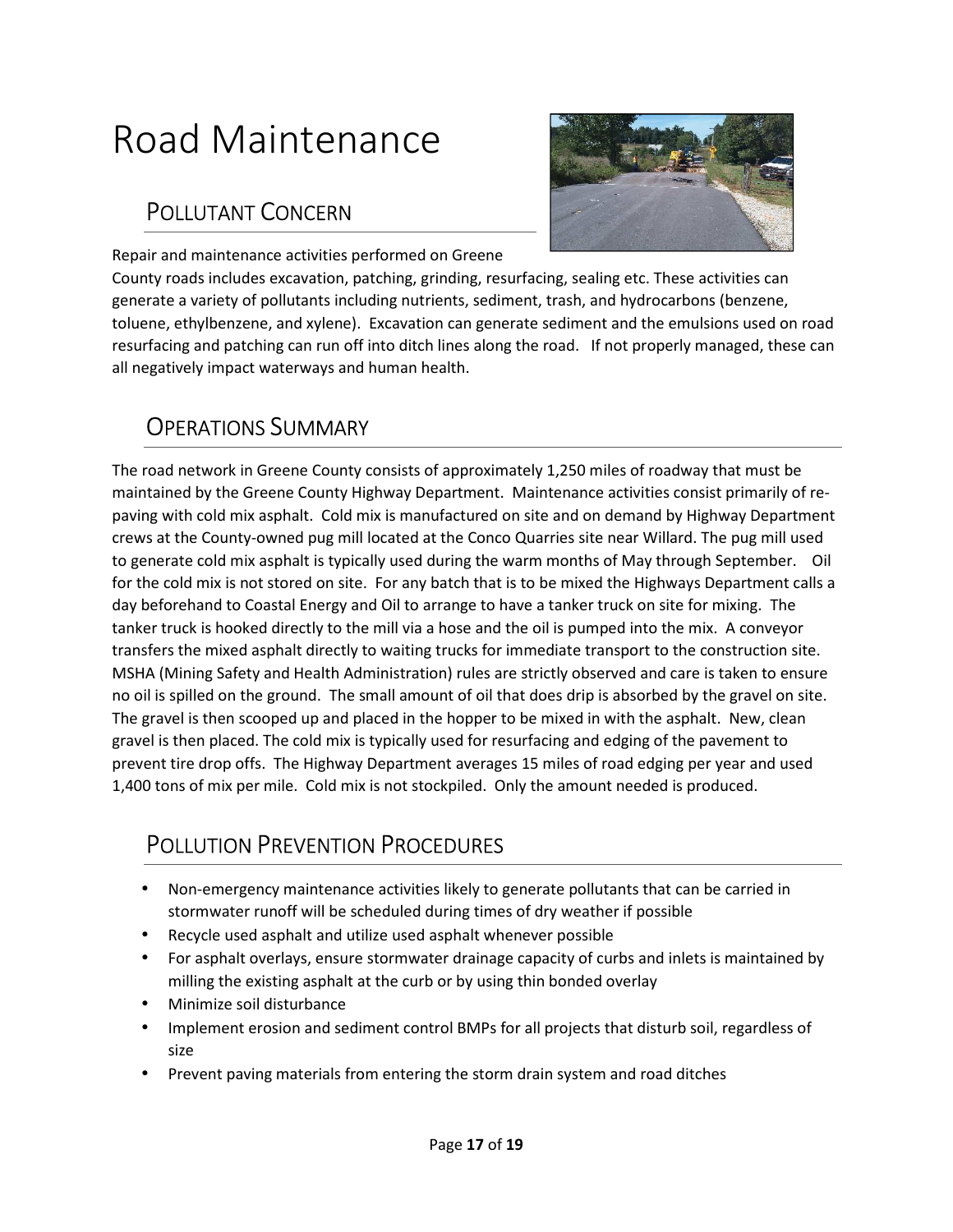- Mix only the amount of cold-mix needed for each individual project to avoid the need for materials storage
- Do not apply cold mix asphalt if rain is in the forecast for the next 48 hours